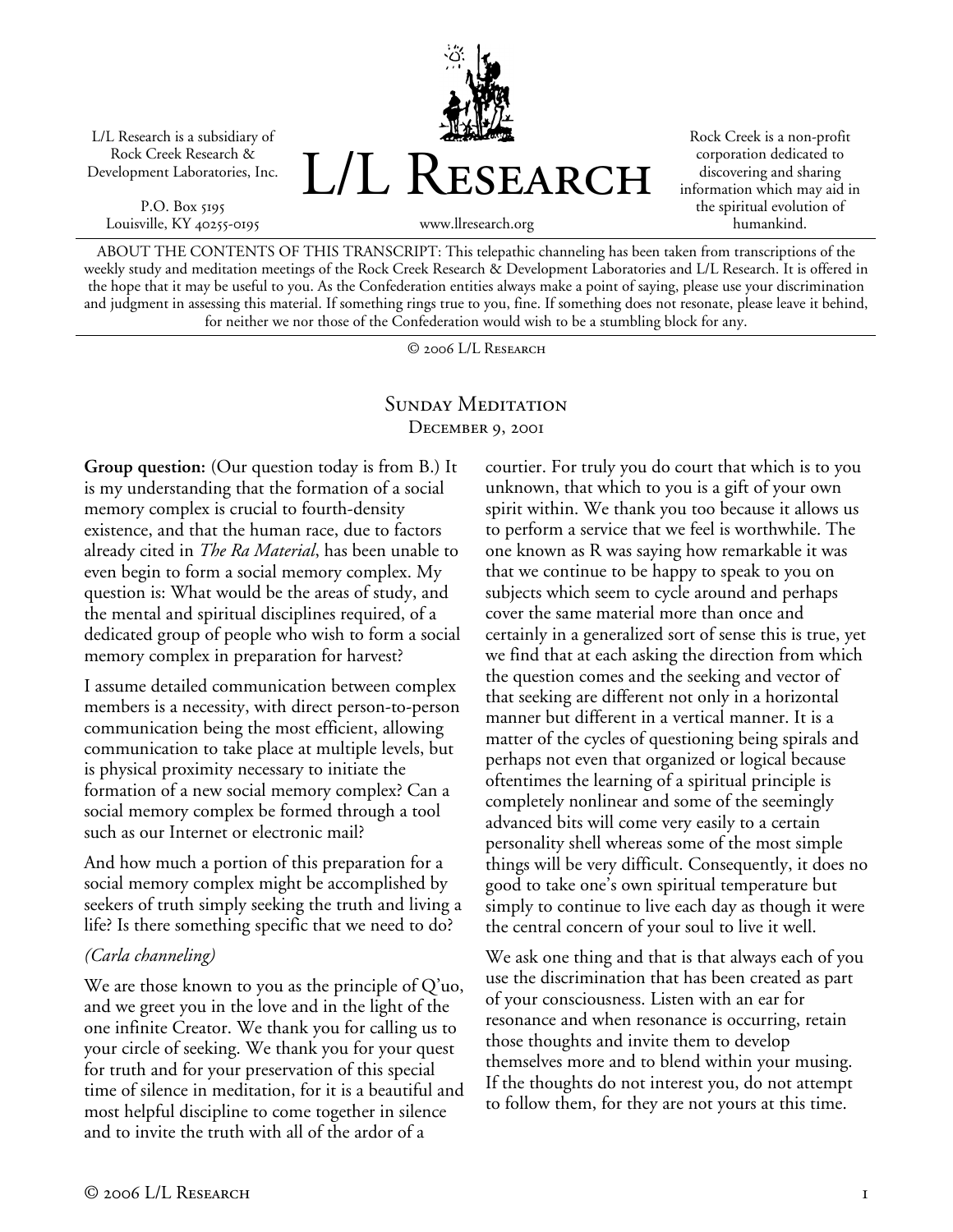The question today concerns how to form a social memory complex of fourth-density level while in third density. And we do find this an apt question and an interesting one. To begin with, let us look at third density as opposed to fourth density. There is a quantum break in between third density and fourth density. Consequently, the question cannot be answered as asked precisely because of the fact that third density is not fourth density; fourth density is not third density. The two have different locations within time/space or the metaphysical universe. It is easy to mix up in one's mind the question of how to be a fourth-density social memory complex in third density and the equally valid question of how to express fourth-density values within third density, thus foreshadowing or pre-echoing the fourthdensity reality of which your foreshadowing is a gift of hope. It is far more simple to talk about fourth density as fourth density, and we will do this first. But we do not believe that it completely answers the question.

When a third-density entity allows or surrenders to that ineffable energy of unconditional love, which has often been called Christ consciousness, then the experiencer of this love vibration is dwelling, unknown to herself oftentimes, in fourth density. That quality of love, when the veil is removed, simply places one in a fourth-density environment. In this fourth-density environment the social memory complex is alive and well because the nature of consciousness in fourth density allows that pattern and that pattern is a model that is higher than or that will replace the lower density when there is the awareness to see the higher density. In other words, when the spirit is not embodied in incarnation and the soul involved is vibrating at this level, the disciplines and studies involved in creating a social memory complex begin to be available, certainly, but even before such study and discipline the roadway is there upon which the seeker finds it convenient and easy to walk. The difficulty in fourth density would be finding a motivation for shutting off any part of the self from the blessed company of all other selves that were part of your being.

So any time there is between two entities an energy exchange that is genuinely and authentically mutually loving, without reservation or purpose of control or manipulation, any time that there is the achieving of a state of trust that is pure between two entities, any time there is that insight and awareness

of the oneness of the self and another, within that moment, within that communion, however long it lasts, you are walking the bright and golden path of social memory formation, weaving connections and experiences that redound to the personal process of evolution and also to the planetary process of birth into fourth density. Third-density entities finding themselves to be running fourth-density energy greatly aid in the formation of the fourth-density social memory complex simply by opening the heart to the extent that those moments are possible.

It is not, however, to our mind, a physical goal of physically incarnate beings to achieve the complete fourth-density social memory complex. The concern that we share with you here is simply that there not be the desire for outer achievement or for some kind of clique or society of elite. It is well to realize that the social memory complex is not that which is made up of certain selected entities whose personality shells seem to indicate a certain level of awareness. Rather, in the complete democracy of spirit the social memory complex is made connection by connection, energy exchange by energy exchange between all peoples who connect in all ways, on all levels, and in many, many cases without there being a noticeable catalyst. Consequently, it is well to work with those with whom there are special connections. It is also well to level the gaze to include all entities whatsoever who come within the purview of any being who is working on this very worthwhile line of direction in seeking to serve the one Creator.

Do not expect to be completely successful in third density except momentarily or briefly and always be aware that in seeking such goals there is the greed for moving quickly, perhaps more quickly than the wise old woman inside the heart would have you move. And you must listen to that grandmother within that says, "This is the day in which you shall be content to be silent and to surrender and to wait. This is not the day to go forth and achieve." Be aware of the energy that you have from day to day and work with the energy that is there that day, not towards an arbitrary goal of running Christ energy at all times. But simply live the goal of moving towards the self again and again. This instrument was saying earlier that where she has weaknesses in her thinking she finds herself moving back again and again, iterating the messages of faith and confidence and peace that she feels most deeply to be true, but that her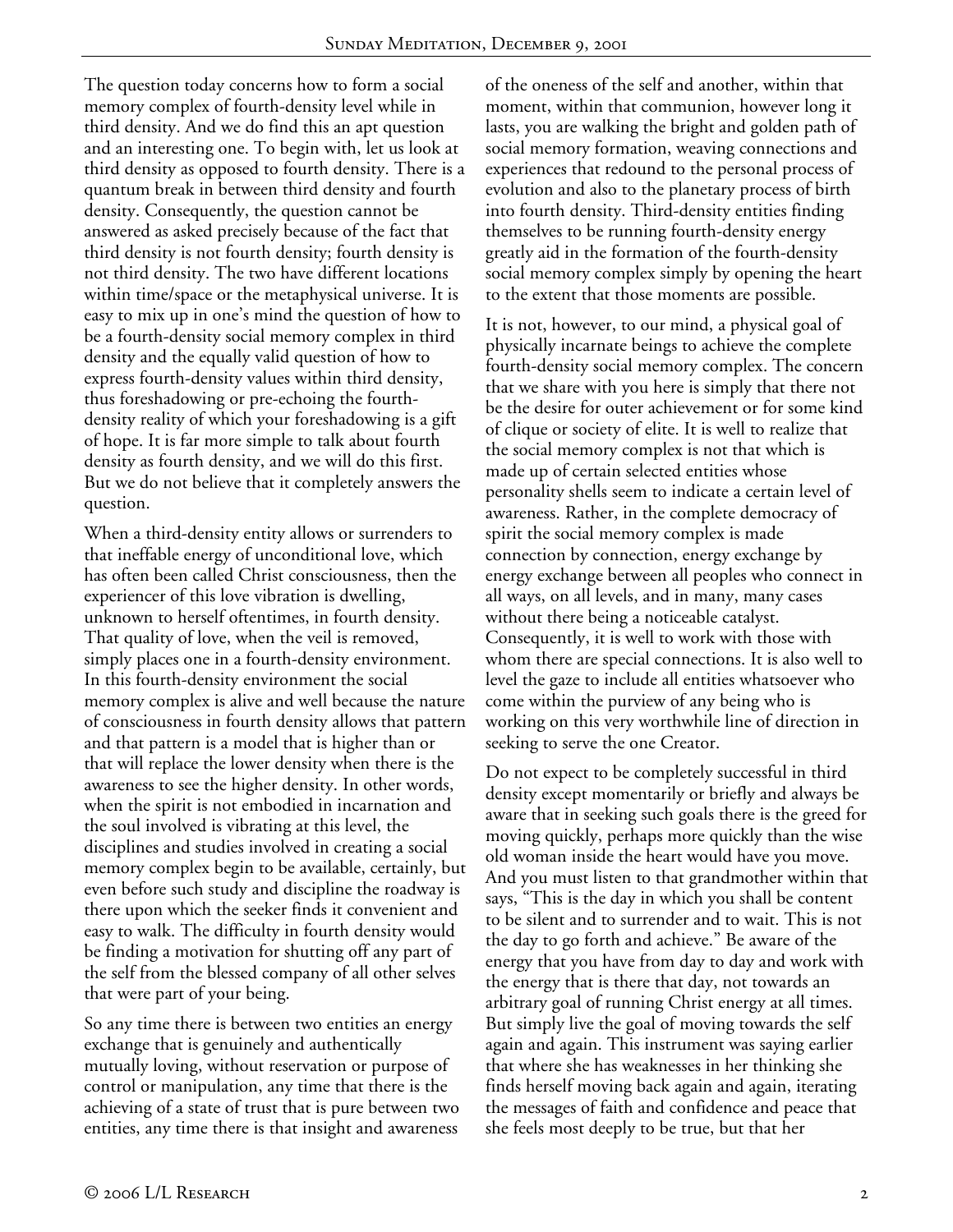emotions and her mental quirks of character do not find so appealing and, of course, in each situation where an entity has to repeat that particular lesson, whatever it is, again and again, the message is clear. This is something that we need to pay great respect and attention to and to sit with and to welcome as a friend. For this friend has something to teach us. Perhaps it may sit at our campfire with us for a long time. Perhaps it shall be the entire incarnation. Perhaps it shall be a month or a year. Whatever that time is, be hospitable and welcome that time. We simply encourage each not to go faster than the wheels will turn. The need here is not for any rate of speed but rather for the self in the daily moment to be paying attention and attempting to do those things that are felt by that entity to be important at this particular time.

However, it is more difficult to speak of the foreshadowing effect but much easier to find a sense of reality which we may share with you, which you might be able to see in a conscious manner. This flashing of fourth density is a magical thing. It is a matter of the state of mind of the person, and it is extraordinarily difficult to talk about that state of mind, but belief and faith are a state of mind, perhaps we would even say that *knowing <sup>1</sup>* is a state of mind. If one *knows* that something is true, that person becomes able to demonstrate that truth. It is the depth of the knowing that creates the state of mind which opens the gateway to intelligent infinity and allows that Christ-consciousness energy its freedom of passage, and when that energy is flowing freely, even if that entity has no idea of what is occurring, the planet itself and the people around that entity will feel the light shine, will feel the warmth that is radiated and will be drawn towards that light and that gentleness of energy that moves with those who are full of love.

All of you have seen this in your daily lives. You have seen the illuminated moments when those around you or even you yourself experienced something that made your everyday experience seem like a black and white movie in comparison because the colors are richer; the feelings are more intense and more pure; that which seems two-dimensional in third density is three-dimensional in fourth-density. And you flash on this awareness, not because you have changed,

but because you have opened the door that is closed within yourself. Or the door has been opened for you because of your surrender to the silence and your discipline with persistence in keeping that silence daily.

One of the questions that was asked was "What studies or disciplines might be helpful for those perceived to be at the fourth-density level and to create a social memory complex?" Certainly the most important tool is silence, for truly until you have come to a certain degree of silence within yourself the energy exchanges of the quality of fourth-density would be difficult. For there will be fear. Times spent in silence over a period of time, a little at a time but daily, are extremely helpful for opening those higher densities to the self within so that the self is beginning to pre-echo and foreshadow fourth density without even thinking about it.

We believe that we have given enough for this sitting and would appreciate the one known as B refocusing and requestioning for further information, if this entity desires. We would at this time thank this instrument and transfer the contact to the one known as Jim. We are those known as Q'uo. We leave this instrument in love and in light.

## *(Jim channeling)*

I am Q'uo, and greet each once again in love and in light through this instrument. We would ask at this time if there might be any further queries remaining upon the minds of those present to which we might attempt response? Is there another query at this time?

**Carla:** OK. I have been receiving some interesting communications, and I have developed the theory that I am receiving a psychic greeting at this time from an entity which has to do with me and which I met during the course of the Ra contact. This is the fifth-density entity. Some information that I got recently suggests that this entity is working to dismantle the Law of One and has been doing so for a long, long time. My feeling is just to love this entity as myself and to let the chips fall where they may. If you would like to comment in any way about this situation I would greatly appreciate it.

I am Q'uo, and am aware of your query, my sister. As you are aware it is with great care that we attempt any response to such a query. However, we feel that it may be stated that your relationship with the

 $\overline{a}$ 

 $1$  Carla: I used italics here because when the Q'uo said this word, "knowing," I could feel a substance and depth.